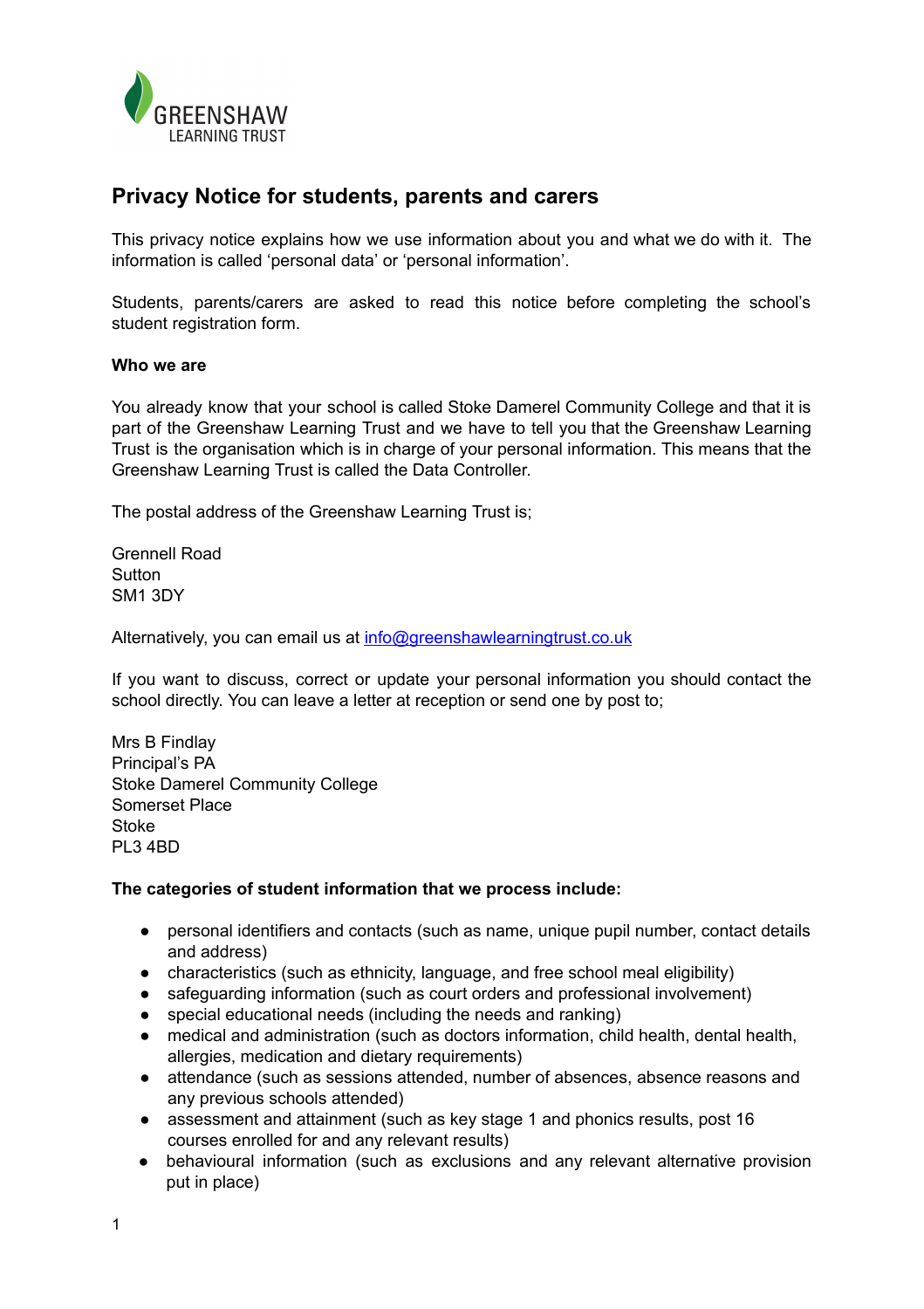

This list is not exhaustive, to access the current list of categories of information we process please see **[Here](https://www.greenshawlearningtrust.co.uk/attachments/download.asp?file=377&type=pdf)**

# **How we use student information**

The Greenshaw Learning Trust collect and hold personal information relating to our students and may also receive information about them from their previous school, local authority and / or the Department for Education (DfE). The personal data collected is essential, for the schools to fulfil their official functions and meet legal requirements. We use this personal data to:

- support learning
- monitor and report on progress
- provide appropriate pastoral care
- assess the quality of our services
- keep children safe (emergency contacts, food allergies)
- to meet the statutory duties placed upon us by the Department of Education
- to comply with the law about sharing personal data
- provide a managed learning environment
- provide a Communication Management Platform (to send communication to parents by email and text)
- to provide EPOS (electronic point of sale service provider for cashless catering)

This information will include contact details, national curriculum assessment results, attendance information, any exclusion information, destination (where students go after they leave us) and personal characteristics such as ethnic group, any special educational needs as well as relevant medical information. We will also use photographs of students in accordance with the permissions indicated by parents/students on the student registration form.

For students enrolling for post 14 qualifications, the Learning Records Service will give us the unique learner number (ULN) and may also give us details about your learning or qualifications.

Under the General Data Protection Regulation (GDPR), the lawful bases we rely on for processing student information are:

- The Greenshaw Learning Trust is under a legal obligation to collect the information or the information is necessary for us to meet legal requirements imposed upon us such as our duty to safeguard students.
- It is necessary for us to hold and use your information for the purposes of our functions in providing schooling and so we can look after our students. This is a function which is in the public interest because everybody needs to have an education. This means we have a real and proper reasons to use your information.
- We will not usually need your consent to use your information. However, if at any time it appears to us that we would like to use your personal data in a way which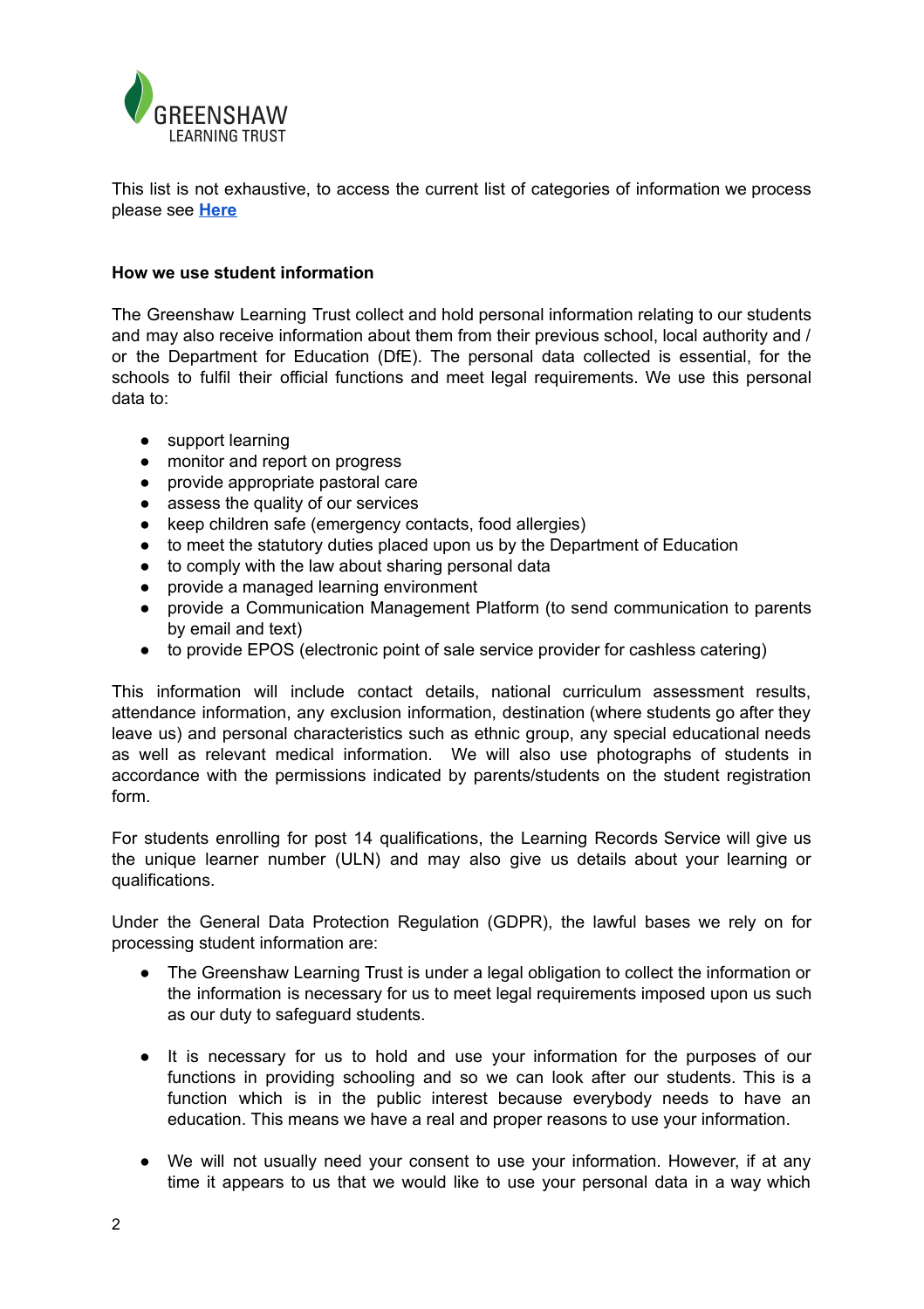

means that we would need your consent then we will explain to you what we want to do and ask you for consent. This is most likely to be where we are involved in activities which are not really part of our job as a Trust but we are involved because we think it would benefit our students. If you give your consent, you may change your mind at any time. If we think that you will not understand what we are asking then we will ask your parent or carer instead. Usually, we will involve your parents even if you can make your own decision.

# **Collecting student information**

We collect student information via student registration forms and Common Transfer Files (from the Local Authority or previous schools attended) through secure file transfer.

Student data is essential for the schools' operational use. Whilst the majority of student information you provide is mandatory, some of it is requested on a voluntary basis. In order to comply with the data protection legislation, we will make it clear at the point of collection whether there is a legal requirement for you / your parents to provide it, whether there is a legal requirement on the Trust to collect it. If there is no legal requirement then we will explain why we need it and what the consequences are if it is not provided and what you need to do if you do not want to share this information with us.

### **Storing student data**

We hold student data securely for the set amount of time shown in our data retention schedule. For more information on how we keep your data safe please visit **[HERE](https://www.greenshawlearningtrust.co.uk/attachments/download.asp?file=345)**

#### **When we share student information with**

We routinely share student information with:

- Schools
- Local Authorities
- Youth Support Services (students aged 13+)
- The Department of Education (DfE)
- Assessment Tracking software providers
- Disclosures connected with SEN support e.g. non-LA professionals Ed Psych, CIT, Speech & Language
- CAMHS
- School Counsellor
- School Nurse
- NHS
- Applicaa +
- Hegerty
- Class Charts
- Parent Pay
- School Cloud (Parents Evening)
- Sparx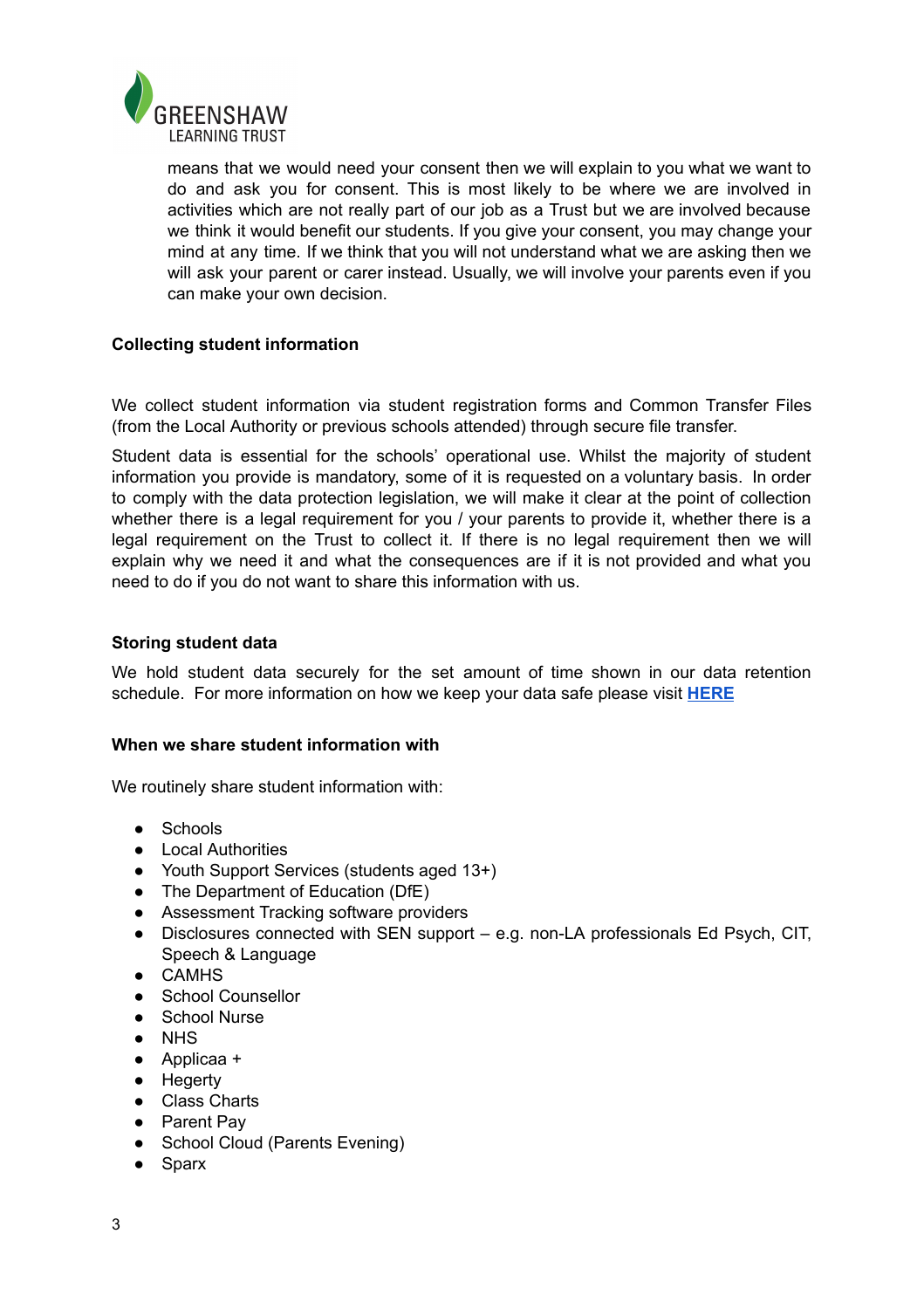

- Tassomai
- GL Assessment
- Bedrock
- Wande
- 4 Matrix
- Inventry
- CPOMs
- Absolute Education
- Capita Sims
- Google Mail

# **Why we regularly share student information**

We do not share information about our students with anyone without consent unless the law and our policies allow us to do so.

It is in the vital interest of our students for personal information to be shared with the services listed above. All data is transferred securely.

Before students are old enough to understand we will ask parents to consent. We will ask for students to consent once they reach the age of 13. This is because the law requires us to ask students if they can understand. Normally, we involve parents too.

# **Youth Support Services**

Once our students reach the age of 13, we also pass student information to our local authority

and/or the provider of Youth Support Services as they have responsibilities in relation to the education or training of 13-19 year olds under section 507B if the Education Act 1996.

This enables them to provide services as follows:

- Youth Support Services
- Career Advisers

A parent or guardian can object to any information in addition to their child's name, address and date of birth being passed to their local authority or provider of Youth Support Services by informing us. This right is transferred to the student once they reach the age of 16.

Data is securely transferred to the Youth Support Service.

Please see the Plymouth City Council Privacy Notice for more details about how data is stored and how long it is held for which is available **[Here](https://www.plymouth.gov.uk/websitetermsandconditions/privacypolicy/privacynotices)**: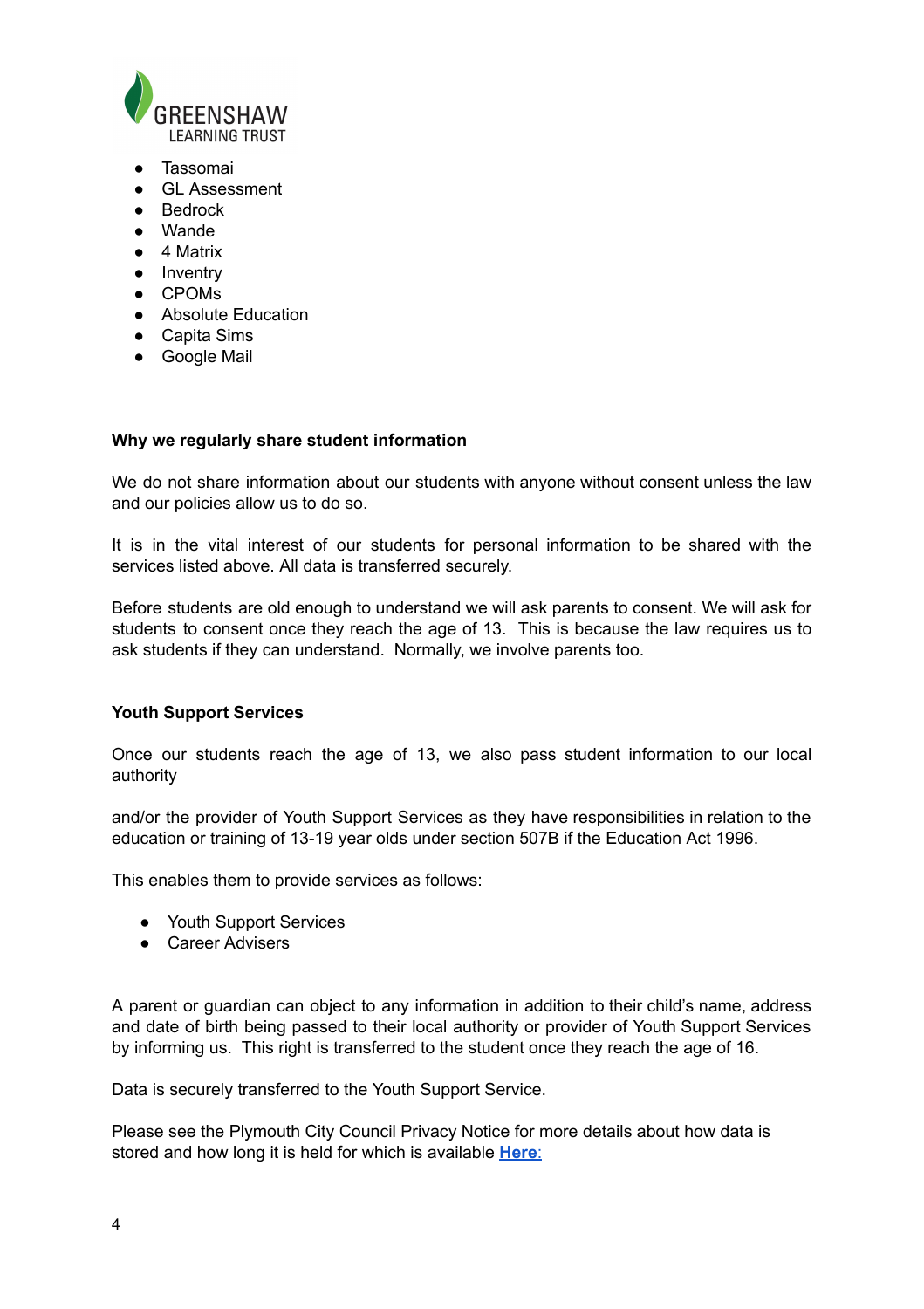

# **Students aged 16+**

We will also share certain information about pupils aged 16+ with our local authority and / or provider of Youth Support Services as they have responsibilities in relation to the education or training of 13-19 year olds under section 507B of the Education Act 1996.

This enables them to provide services as follows:

- post-16 education and training providers
- Youth Support Services
- Careers Advisers

A student once they reach the age of 16 can object to only their name, address and date of birth being passed to their local authority or provider of Youth Support Services by informing us.

Data is securely transferred to the Youth Support Service. For more information about services for young people, please visit our local authority website.

#### **Automated Decision Making**

Automated decision making takes place when an electronic system uses personal information to make a decision without human intervention. We are allowed to use automated decision making in limited circumstances.

Pupils will not be subject to automated decision-making, unless we have a lawful basis for doing so and we have notified you.

# **Department for Education**

The Department for Education (DfE) collects personal data from educational settings and local authorities via various statutory data collections. We are required to share information about our pupils with the Department for Education (DfE) either directly or via our local authority for the purpose of those data collections, under regulation 5 of The Education (Information About Individual Pupils) (England) Regulations 2013.

All data is transferred securely and held by DfE under a combination of software and hardware controls, which meet the current [government](https://www.gov.uk/government/publications/security-policy-framework) security policy framework.

For more information, please see 'How Government uses your data' section.

#### **Local Authorities**

We may be required to share information about our pupils with the local authority to ensure that they can conduct their statutory duties under

● the **Schools [Admission](https://www.gov.uk/government/publications/school-admissions-code--2) Code**, including conducting Fair Access Panels.

#### **Requesting access to your personal data**

Under GDPR, parents and pupils have the right to request access to information about them that we hold. To make a request for your personal information, or be given access to your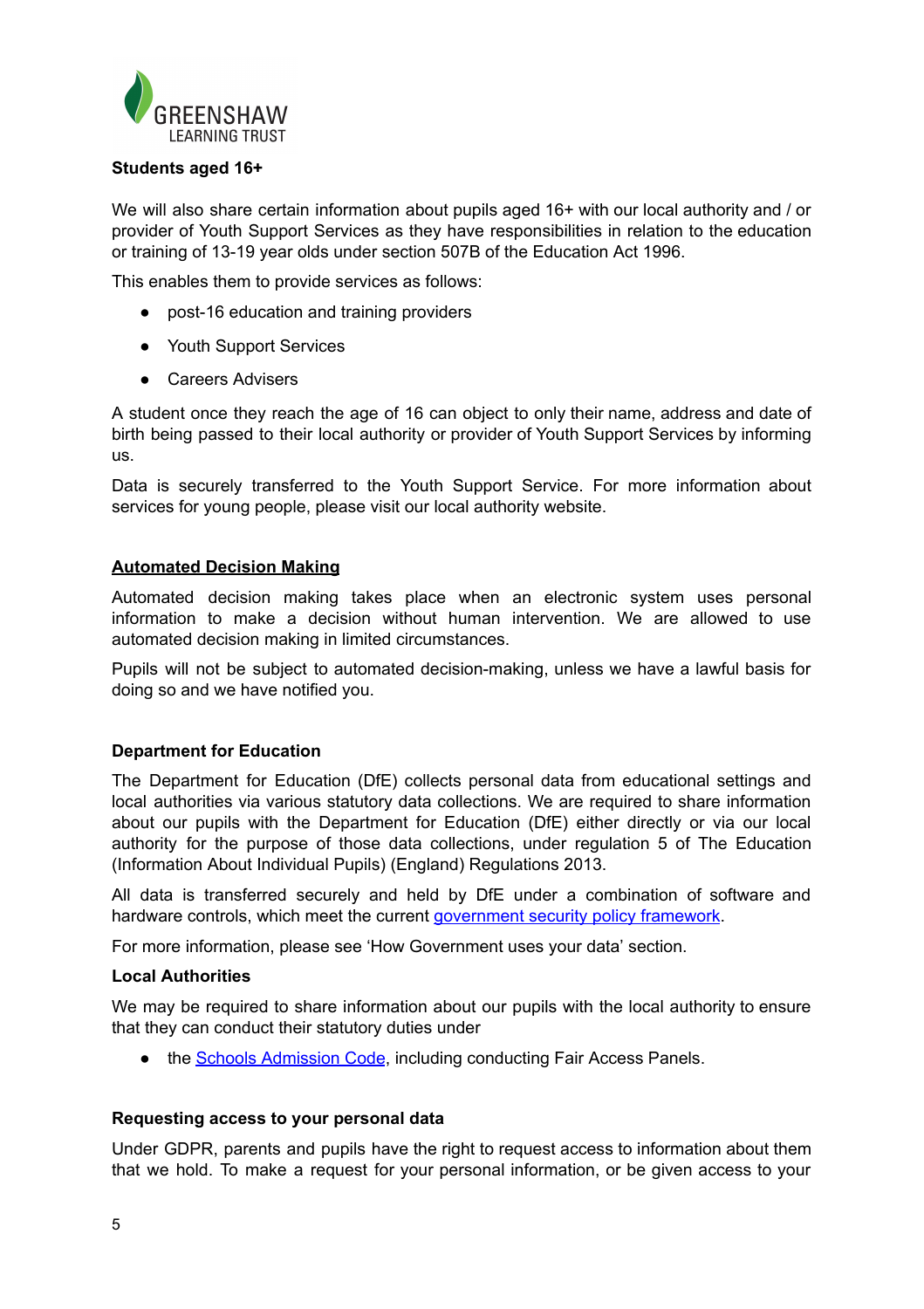

child's educational record, contact: dataprotection@sdcc.net

Depending on the lawful basis above, you may also have the right to:

- object to processing of personal data that is likely to cause, or is causing, damage or distress
- prevent processing for the purpose of direct marketing
- object to decisions being taken by automated means
- in certain circumstances, have inaccurate personal data rectified, blocked, erased or destroyed; and
- a right to seek redress, either through the ICO, or through the courts

If you have a concern about the way we are collecting or using your personal data, you should raise your concern with us in the first instance or directly to the Information Commissioner's Office at <https://ico.org.uk/concerns/>

For further information on how to request access to personal information held centrally by DfE, please see the 'How Government uses your data' section of this notice.

# **Withdrawal of consent and the right to lodge a complaint**

Where we are processing your personal data with your consent, you have the right to withdraw that consent. If you change your mind, or you are unhappy with our use of your personal data, please let us know by contacting: dataprotection@sdcc.net

# **Contact**

If you would like to discuss anything in this privacy notice, please contact:

[info@greenshawlearningtrust.co.uk](mailto:info@greenshawlearningtrust.co.uk)

or write to: Greenshaw Learning Trust, Grennell Road Sutton SM1 3DY

# **How Government uses your data**

The pupil data that we lawfully share with the DfE through data collections:

- underpins school funding, which is calculated based upon the numbers of children and their characteristics in each school.
- informs 'short term' education policy monitoring and school accountability and intervention (for example, school GCSE results or Pupil Progress measures).
- supports 'longer term' research and monitoring of educational policy (for example how certain subject choices go on to affect education or earnings beyond school)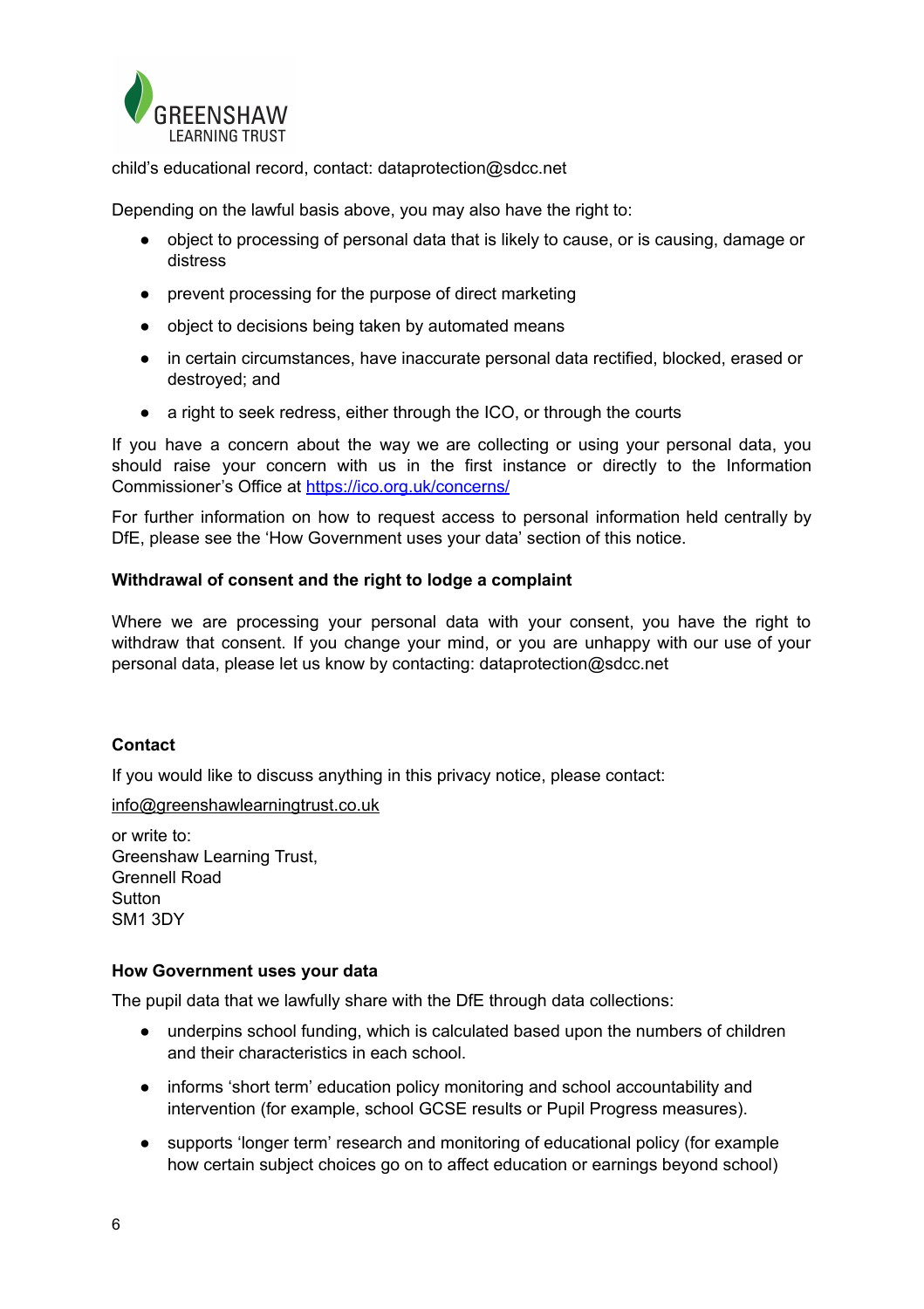

# **Data collection requirements**

To find out more about the data collection requirements placed on us by the Department for Education (for example; via the school census) go to <https://www.gov.uk/education/data-collection-and-censuses-for-schools>

# **The National Pupil Database (NPD)**

Much of the data about pupils in England goes on to be held in the National Pupil Database (NPD).

The NPD is owned and managed by the Department for Education and contains information about pupils in schools in England. It provides invaluable evidence on educational performance to inform independent research, as well as studies commissioned by the department.

It is held in electronic format for statistical purposes. This information is securely collected from a range of sources including schools, local authorities and awarding bodies.

To find out more about the NPD, go to [https://www.gov.uk/government/publications/national-pupil-database-user-guide-and-supporti](https://www.gov.uk/government/publications/national-pupil-database-user-guide-and-supporting-information) [ng-information](https://www.gov.uk/government/publications/national-pupil-database-user-guide-and-supporting-information)

# **Sharing by the Department of Education**

The law allows the Department to share pupils' personal data with certain third parties, including:

- schools
- local authorities
- researchers
- organisations connected with promoting the education or wellbeing of children in England
- other government departments and agencies
- organisations fighting or identifying crime

For more information about the Department's NPD data sharing process, please visit: <https://www.gov.uk/data-protection-how-we-collect-and-share-research-data>

Organisations fighting or identifying crime may use their legal powers to contact DfE to request access to individual level information relevant to detecting that crime. Whilst numbers fluctuate slightly over time, DfE typically supplies data on around 600 pupils per year to the Home Office and roughly 1 per year to the Police.

For information about which organisations the Department has provided pupil information, (and for which project) or to access a monthly breakdown of data share volumes with Home Office and the Police please visit the following website:

<https://www.gov.uk/government/publications/dfe-external-data-shares>